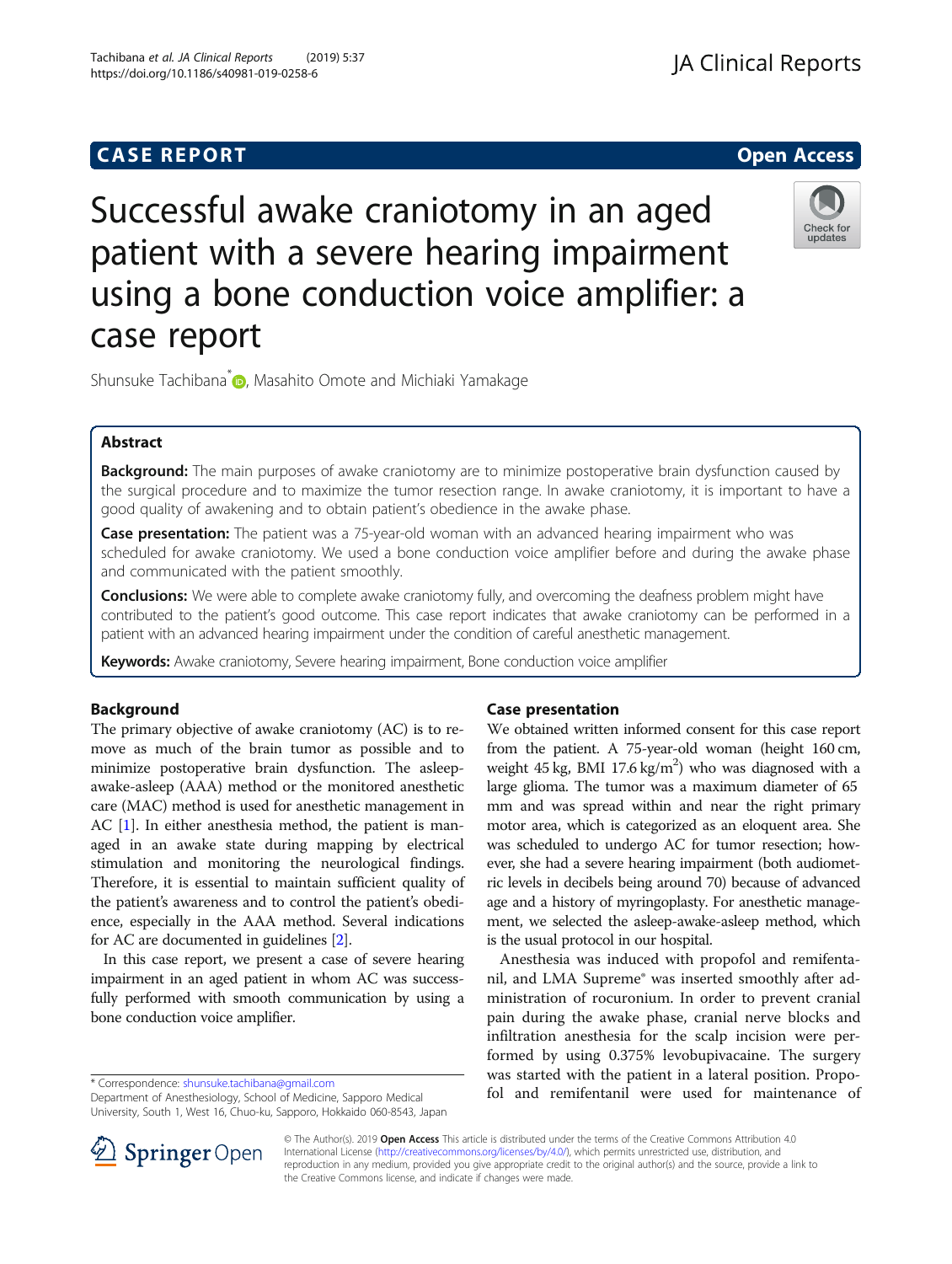anesthesia, but the doses of these drugs were gradually decreased toward the awake phase. When the brain surgeons gave the cue, we stopped administration of the drugs and awakened the patient. Just before awakening, a bone conduction voice amplifier (HA301-K "Kikuchan", Temco Japan Co., Ltd., Tokyo; shown in Fig. 1) was attached to the patient behind the left ear auricle on the non-operative side, and we called the patient's name until she awakened. It took 15 min from the awakening cue to LMA extubation and a further 10 min until definite awakening. By using the bone conduction voice amplifier, the anesthesiologist's instructions could be transmitted to the patient, and there were no problems in subsequent responses. We instructed the patient to move her upper and lower left limbs in order to monitor the motor area in the vicinity of the tumor removal, and there was no dropout in obedience and movements. The surgery was completed without adverse events including intraoperative cranial pain, nausea and vomiting, and seizures.

The awake phase time was 123 min, total operation time was 484 min, and total anesthesia time was 621 min. We did not observe the transient or permanent deterioration of motor function after surgery.

#### **Discussion**

The purposes of AC are to remove as much of the tumor as possible and minimize brain dysfunction resulting from the brain tumor removal [[3](#page-2-0), [4\]](#page-2-0). Therefore, during brain mapping and monitoring, it is important to maintain a good quality of awakening in the awake phase. In the guidelines for AC, it is stated that "if the required tasks can be handled correctly, awake surgery can be performed in persons older than 65 years of age." Regarding neurological symptoms, it is stated in the guidelines that "the patient must be able to recognize whether or not the patient can tolerate awake anesthesia." [\[1\]](#page-2-0).



device was authorized as a medical device (authorization number is 21300BZY00587000). The part that the black arrow shows was applied to the back of the patient's ear

Our patient was an elderly patient with a severe hearing impairment, and it was not clear whether AC was appropriate or not. We have another anesthetic option, general anesthesia with using motor evoked potentials (MEPs). However, the patient strongly desired for awake surgery, and we concluded that the patient's obedience could be achieved if the hearing impairment problem was overcome. The patient's preoperative cognitive function was normal (verbal I.Q. 110, performance I.Q. 103, full-scale I.Q. 108), and communication with the patient could be performed smoothly if she could hear the anesthesiologist's instructions. Using intraoperative MEPs has been proved to be sufficient to detect the deterioration of motor function; however, there are several limitations in clinical use. First, MEPs may be insufficiently sensitive for evaluating voluntary movement under certain conditions. Suzuki et al. reported that there is a false-positive or false-negative case in evaluating with MEPs, and it should be considered that there is a discrepancy between voluntary movement and results of MEPs [[5\]](#page-2-0). Second, additional costs and human resources will be required for setting MEPs.

There has been no previous report on AC being performed with the use of a bone conduction voice amplifier. The bone conduction amplifier used in this case (authorized as a medical device, approval number: 21300BZY00587000) converts the input voice signal into bone-conducted ultrasound and directly transmits to the auditory nerve. A rechargeable lithium battery is built in the body, and there is no interference with other devices. The usefulness of the prototype device has already been proved for hearing impairment [\[6\]](#page-2-0). This device is applied to the skull around the ear, and safety in use is also secured.

Using the hearing aid that the patient daily used would have the risk of contamination due to disinfection of the surgery area, breakage, and instability of fixation to the ear canal. Thus, we decided to select a bone condition amplifier. Besides, in hearing impairment cases, it is thought that a bone conduction amplifier can be used not only with the MAC method but also with the AAA method.

The surgery, in this case, might be challenging; however, we were able to perform the management of the patient successfully. In anesthetic management for AC, anesthesiologists often need to consider the diversity of patients' backgrounds and individual differences. Considering the patient's wish and prognosis, AC should not be rejected simply because the patient has a hearing impairment.

By using this device properly, it was possible to maintain the awakening state and to obtain sufficient obedience from the patient without noticeable complications. Using a bone conduction voice amplifier would enable AC to be completed in this case.